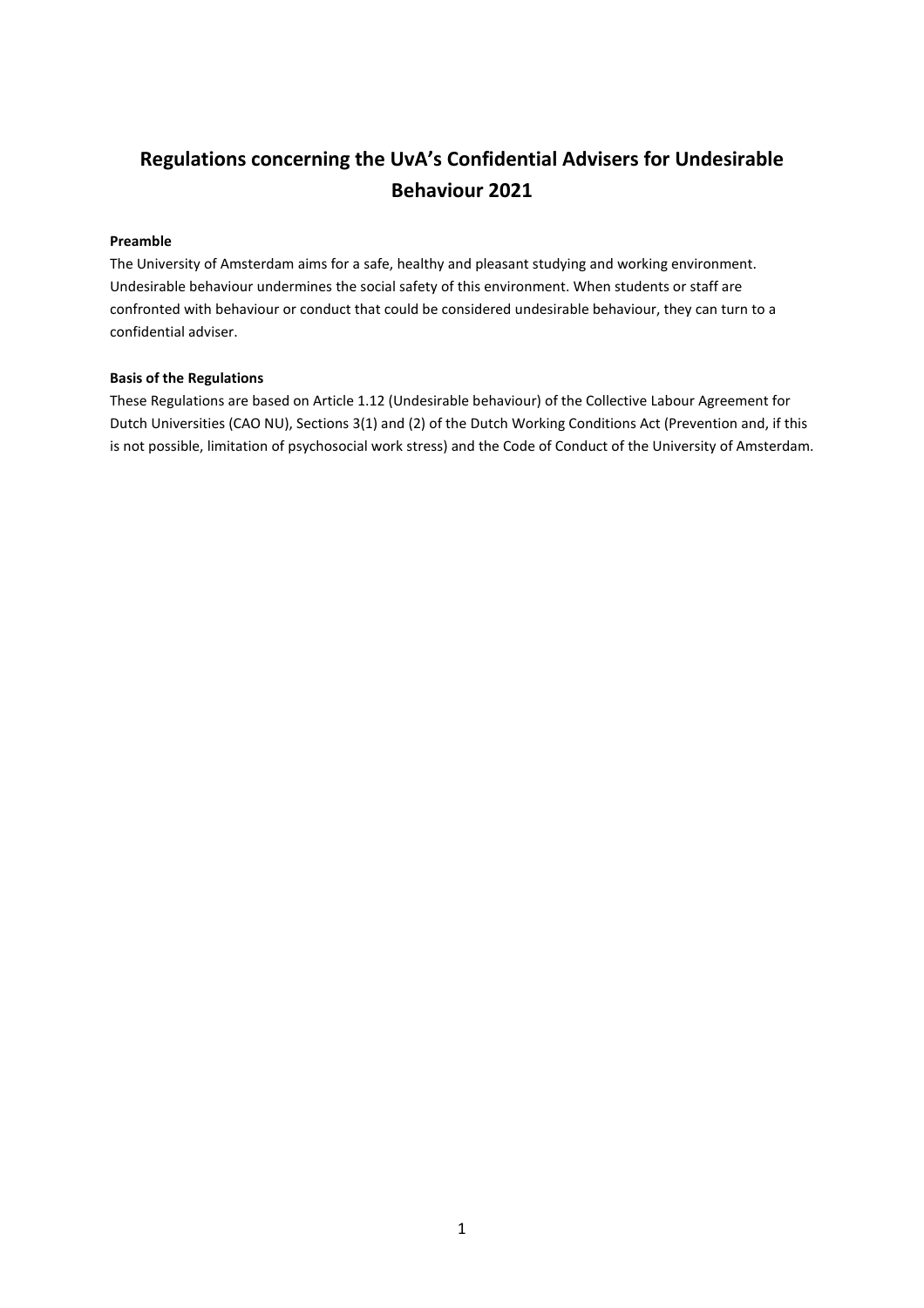#### **Definitions**

In these Regulations, the following terms have the following meanings:

#### **Faculties**

The faculties of the University of Amsterdam listed in Appendix A to the Management and Administration Regulations (2016), with the exception of the Faculty of Medicine.

#### **Central units**

Units of the University of Amsterdam other than a faculty, the head of which reports directly to the Secretary General of the University of Amsterdam (shared service units and Executive Staff).

#### **(Former) employee**

A person who performs or has performed work for the University of Amsterdam, whether or not in the context of employment with the UvA and whether or not in an employer-employee relationship with the UvA, including trainees and guest lecturers/researchers.

#### **(Former) student**

A person who is or was enrolled at the UvA for his or her studies, a degree programme or course, a contract student, an external candidate, a postgraduate Master's student and anyone who makes use of the educational facilities offered by the UvA on any other lawful basis.

#### **Undesirable behaviour**

Any behaviour that causes stress to the person on the receiving end of it because it jeopardises or damages their physical or emotional integrity. This may include, but is not limited to, physical or verbal aggression, intimidation, sexual harassment, unwanted sexual advances, discrimination and exclusion or bullying.

#### **Person**

(Former) employee of (former) student.

#### **Sexual harassment/unwanted sexual advances**

Any form of verbal, non-verbal or physical behaviour (with a sexual connotation) that has the purpose or effect of affecting the dignity of the person, in particular when a threatening, hostile, offensive, humiliating or offensive environment is created.

#### **Aggression and violence/intimidation**

Any incident in which a person is harassed, threatened or attacked either mentally or physically in circumstances directly related to work or study, whether verbal or physical.

#### **Bullying**

Any type of intimidating behaviour that is structural in nature, committed by one or more persons and directed against a person or group of persons who cannot defend themselves against this behaviour. An key element that defines what constitutes bullying at work is the repetition of that behaviour over time.

#### **Discrimination**

Direct and indirect distinction, as well as any instruction to that end. Direct distinction: where a person is treated in a different manner than another is, has been or would be treated in a comparable situation, on the grounds of: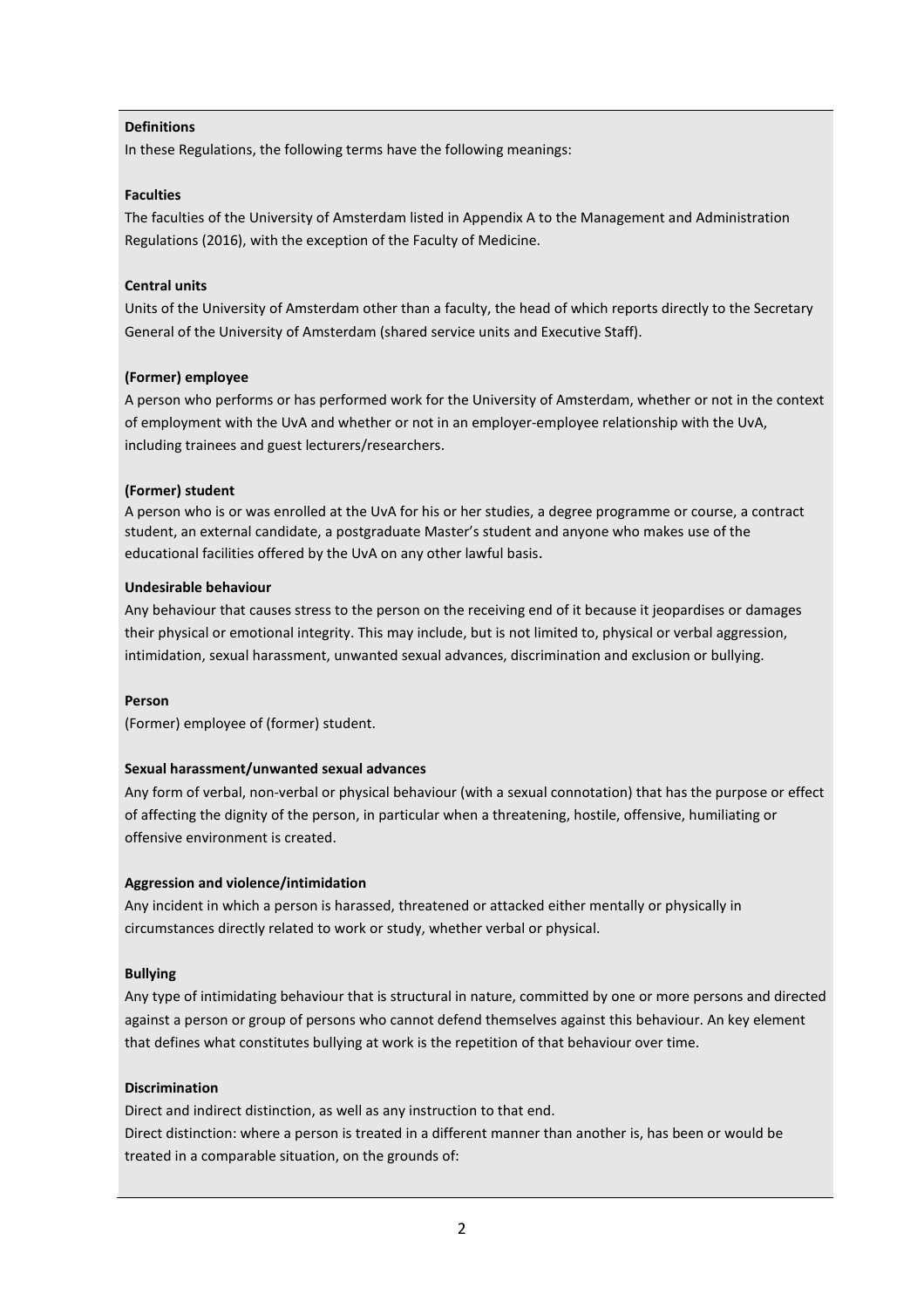- religion
- belief
- political opinion
- race
- gender
- nationality
- sexual orientation
- civil status
- age
- disability or chronic illness

• working hours (full-time or part-time) or employment contract (indeterminate or temporary). Indirect distinction: where a seemingly neutral provision, standard or conduct particularly affects persons with a particular religion, belief, political opinion, race, gender, nationality, civil status, age, sexual orientation, disability or chronic illness, in full-time or part-time employment or with an indefinite or temporary employment contract in comparison with others.

Gender distinction is also understood to mean a distinction based on gender characteristics, gender identity and gender expression. Direct gender distinction is also understood to mean a distinction based on pregnancy, childbirth and maternity.

# **Informant**

A (former) employee or (former) student who believes he or she is dealing with undesirable behaviour at the University of Amsterdam and makes a referral to the confidential adviser.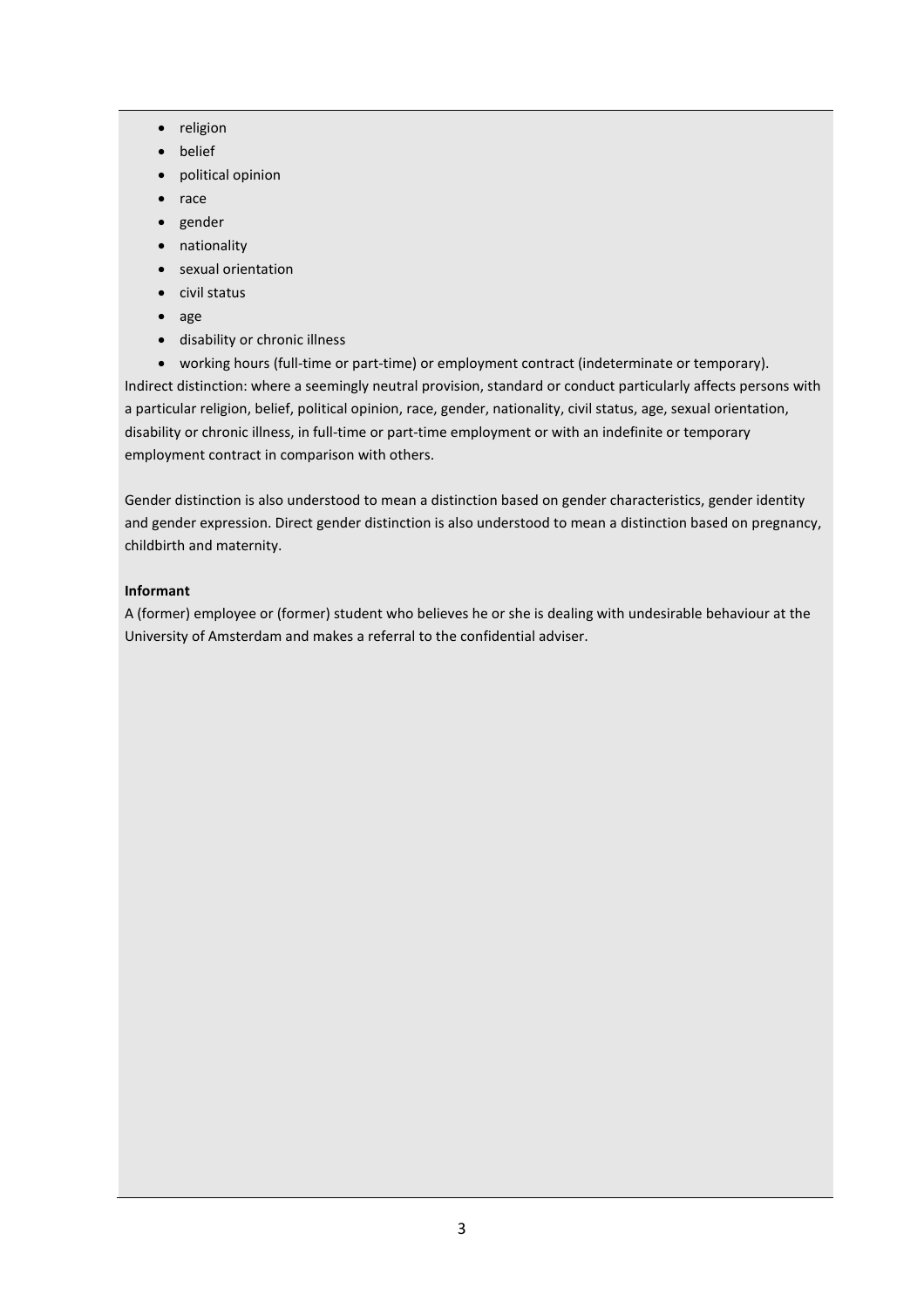#### **Confidential advisers for undesirable behaviour**

#### **Article 1 Recruitment, selection and appointment**

- 1. Confidential advisers for undesirable behaviour are appointed by the dean of a faculty or the Secretary General of the University of Amsterdam for a period of three years for at least 60 hours per year. In principle, a three-year reappointment is possible. The aim is to appoint at least two confidential advisers for each faculty. For the central units, the aim is to appoint a total of at least four confidential advisers.
- 2. Confidential advisers for undesirable behaviour are recruited by means of an open recruitment procedure. In any event, the selection committee will consist of the UvA's coordinating confidential adviser, the dean or the Secretary General of the University of Amsterdam or a mandatory.
- 3. The aim of the selection process is to make the entire group of confidential advisers for undesirable behaviour at the UvA as diverse as possible.
- 4. Confidential advisers for undesirable behaviour are issued a letter of appointment containing their start date and term of appointment and referring to the present document for their duties, position, role clarification, obligations, rights, available resources and their release, discharge or termination (if applicable).

#### **Article 2 Position and role clarification**

- 1. Confidential advisers for undesirable behaviour act independently of line management and are not accountable to the dean of their own faculty or the Secretary General of the University of Amsterdam while acting in this role. Confidential advisers for undesirable behaviour are responsible for assisting the informant. Fact-finding is not included in their remit. As a result, their role is explicitly and deliberately 'biased'. This bias means that confidential advisers for undesirable behaviour:
	- do not mediate between the informant and the person to whom the report relates;
	- do not apply the principle of hearing both sides of the argument;
	- do not take corrective action;
	- do not provide independent advice to line managers, senior management, P&O or others regarding individual cases.
- 2. The role of confidential adviser for undesirable behaviour is performed by an UvA employee or a former employee appointed by the dean of a faculty or the Secretary General of the UvA.
- 3. Insofar as the confidential adviser for undesirable behaviour is an UvA employee, his or her duties as confidential adviser are considered to be within the scope of the position specified in the employment contract. On average, the workload that the role of confidential adviser for undesirable behaviour entails (including on-the-job and additional training, peer feedback, profiling and consultation) 60 hours per year.
- 4. The role of confidential adviser for undesirable behaviour should not conflict with the position specified in the employment contract, any additional positions or membership other UvA committees/boards.
- 5. If a former employee is appointed as confidential adviser for undesirable behaviour at the request of the dean or the Secretary General of the University of Amsterdam, suitable compensation will be agreed.
- 6. Confidential advisers for undesirable behaviour who have a position of trust with respect to other employees may not act as confidential advisers for informants who come under their authority, nor may they act for informants whose reports relate to employees under their authority.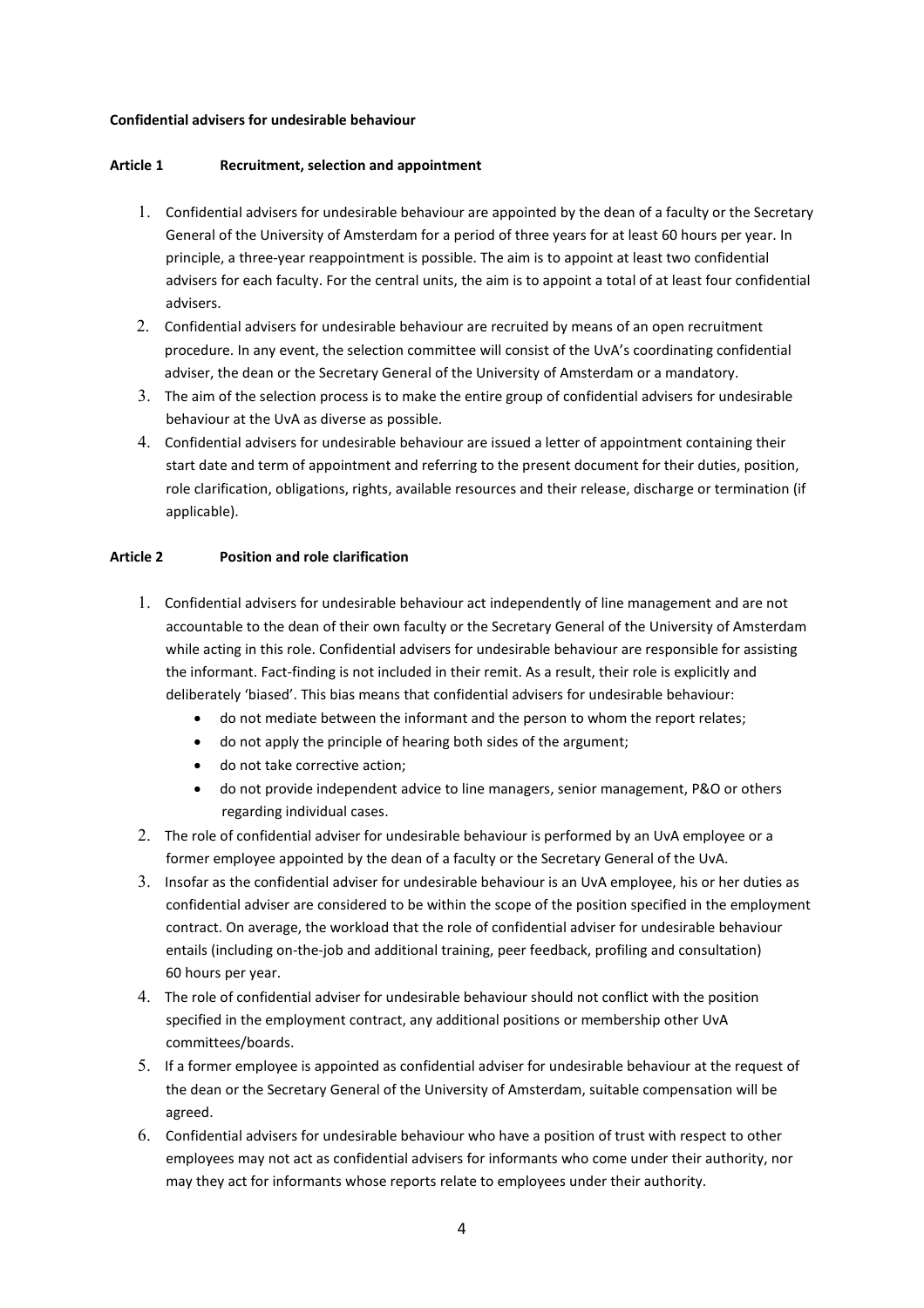- 7. Confidential advisers for undesirable behaviour may not act for both the informant and the person who is the subject of the report.
- 8. If a confidential adviser for undesirable behaviour is of the opinion that it is not suitable to assisting the informant may be referred to another confidential adviser for undesirable behaviour.
- 9. If the informant is unable or unwilling to turn to a confidential adviser for undesirable behaviour of their own faculty/central unit, they can turn to one of the confidential advisers for undesirable behaviour of another faculty/central unit.

## **Article 3 Duties**

Confidential advisers for undesirable behaviour:

- 1.complete an initial intake for employees and students who experience undesirable behaviour and come to the confidential adviser for undesirable behaviour directly. The confidential adviser will confirm receipt of the report within two working days and will endeavour to help the informant as soon as possible;
- 2.provide information on informal and formal steps that the employee or student can take to improve the situation and discuss the opportunities and risks involved;
- 3.refer to other internal or external experts in the area of undesirable behaviour, if necessary;
- 4.support and assist the informant at the request of the relevant (former) member of staff or (former) student (for example if the employee or student wishes to raise the undesirable behaviour with his or her supervisor, lecturer or in proceedings at the Complaints Committee, or if the employee or student wishes to have mediation in the matter);
- 5.liaise and keep in contact with the informant for a period of time following conclusion of the process to determine whether the situation has improved and/or whether the informant still needs help;
- 6.report undesirable behaviour to the board of the unit, the supervisor, P&O, the director of education/programme director and/or the coordinating confidential adviser at the request of the employee or student;

7.clarify the role of confidential adviser for undesirable behaviour to employees and students, if desired;

- 8.keep track of the nature and extent of the reports (including complaints), broken down into reports by employees and reports by students and broken down according to the organisational unit where the informant works or studies (the relevant faculty/central unit);
- 9.issue an anonymised annual overview of the nature and scope of the reports (and trends, if possible and insofar as this is permitted by their duty of confidentiality) to the coordinating confidential adviser, who incorporates this into the annual report of the UvA's confidential advisers;
- 10.report problems regarding social safety in policy, practice and organisational structure to their own dean/director or the Secretary General of the University of Amsterdam and to the coordinating confidential adviser. If a unit has several confidential advisers, such reports are issued jointly.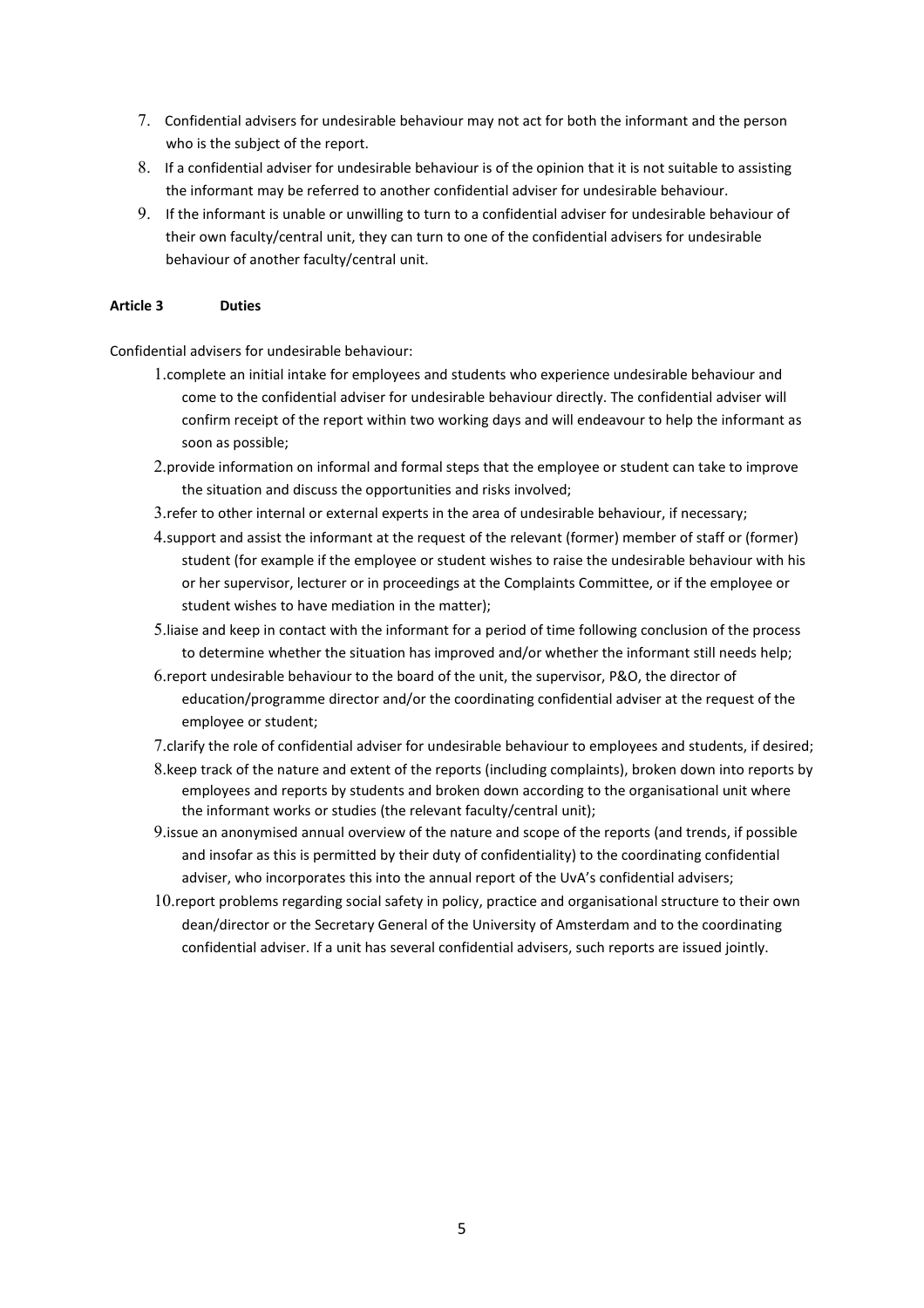# **Article 4 Duty of confidentiality**

- 1. Confidential advisers for undesirable behaviour have a confidentiality obligation regarding what informants disclose to them. This confidentiality also applies after termination of their activities as confidential adviser for undesirable behaviour.
- 2. The confidential adviser for undesirable behaviour does not take any action without the informant's consent.
- 3. The duty of confidentiality does not apply if statutory provisions prescribe an obligation to report.
- 4. The confidential advisers for undesirable behaviour endorse the Code of Conduct for Confidential Advisers for Undesirable Behaviour, included as Appendix 1.
- 5. The confidential advisers for undesirable behaviour act in accordance with the General Data Protection Regulation (GDPR).

# **Article 5 Legal protection**

- 1. The dean of the faculty or the Secretary General of the University of Amsterdam ensures that confidential advisers for undesirable behaviour are able to perform their role without prejudice to their position as an employee of the university.
- 2. Within the UvA, confidential advisers for undesirable behaviour have an internal right to refuse to give evidence and do not need to testify/make a statement about any person or matter.

# **Article 6 Reports and referrals to other authorities**

- 1. A confidential adviser may conclude that a report is not within the remit of the confidential advisers or not covered by the Regulations concerning the UvA's Confidential Advisers for Undesirable Behaviour.
- 2. If the confidential adviser for undesirable behaviour believes that another authority within the university is better equipped to support the informant or handle the report, he or she will refer the informant to that authority.

# **Article 7 Facilities**

- 1. With due observance of the provisions in Article 1, the dean of the faculty or the Secretary General of the University of Amsterdam will ensure that the confidential advisers for undesirable behaviour have enough time available (60 hours per year at least in any case) to be able to perform their role properly and that they have the resources to perform their role.
- 2. The dean of the faculty or the Secretary General of the University of Amsterdam will ensure that confidential advisers for undesirable behaviour are able to attend the necessary training and peer review.
- 3. Confidential advisers for undesirable behaviour receive an annual compensation for performing their role.<sup>[1](#page-5-0)</sup> This is conditional on their participation in mandatory (additional) training and/or peer review for confidential advisers.
- 4. The dean of the faculty or the Secretary General of the University of Amsterdam will ensure that the confidential advisers for undesirable behaviour are known and visible within the organisation.

<span id="page-5-0"></span> $<sup>1</sup>$  In accordance with the compensation scheme for company emergency response officers.</sup>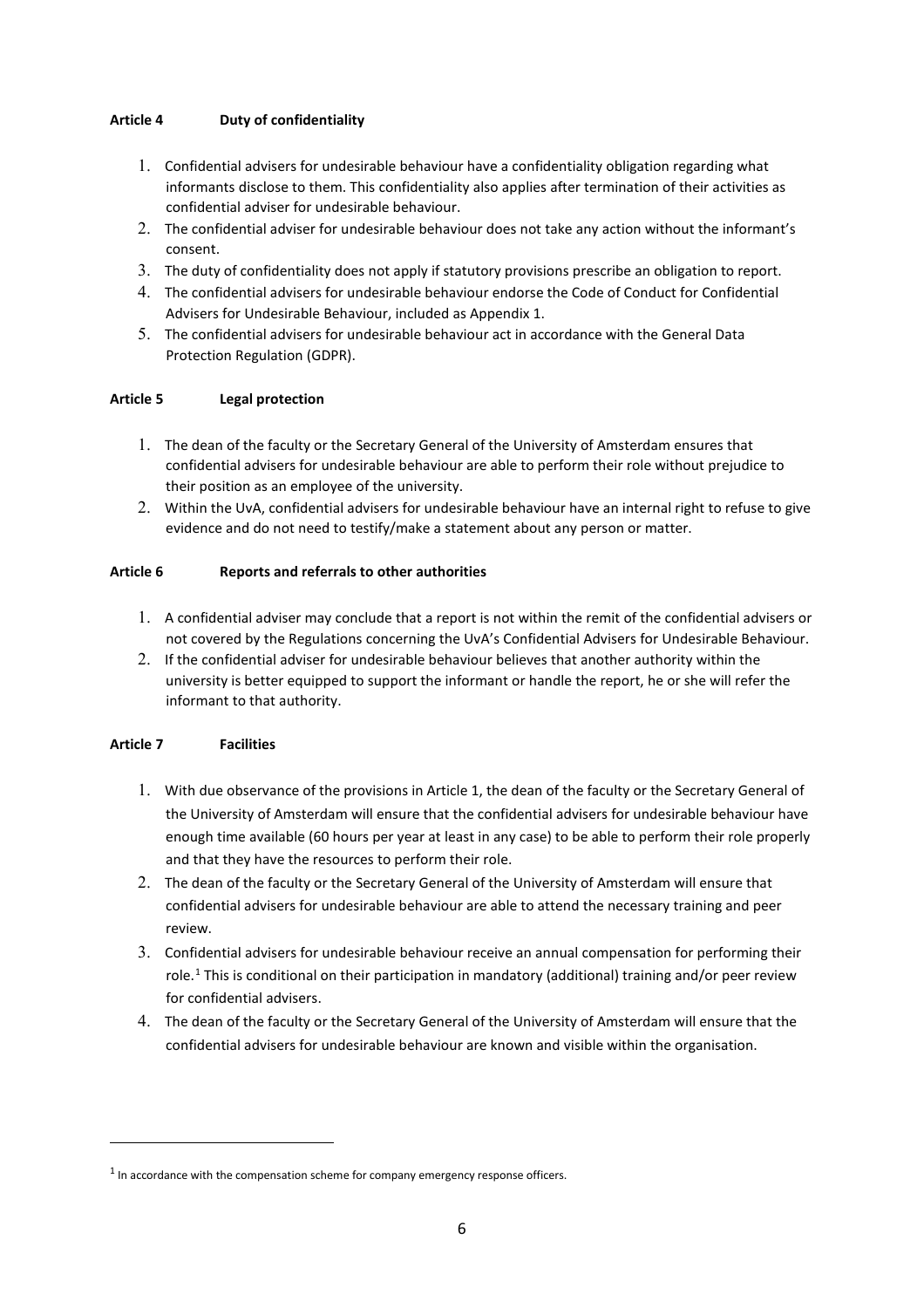#### **Article 8 Release, discharge or termination by operation of law**

- 1. The dean of the faculty or the Secretary General of the University of Amsterdam is authorised to rescind an appointment as confidential adviser for undesirable behaviour if the appointment can no longer reasonably be required to allow to continue. In that case, the dean of the faculty or the Secretary General of the University of Amsterdam will inform the confidential adviser for undesirable behaviour in writing, giving reasons. This may be the case, for example, if:
	- a. it has been established that there has been a demonstrable, serious failure on the confidential adviser for undesirable behaviour's part to perform his or her duties or that the confidential adviser has seriously exceeded the powers associated with the role. This must have been established by an independent, ad-hoc committee, which has a duty of confidentiality regarding the content of the case of which it is notified;
	- b. a conflict of interest arises with the principal or ancillary position of the confidential adviser for undesirable behaviour;
	- c. the confidential adviser for undesirable behaviour does not satisfy the requirement of attending at least two additional training/peer review meetings per year.
- 2. Confidential advisers for undesirable behaviour may decide at any time to resign from their duties. They must inform the dean, the Secretary General of the University of Amsterdam and the coordinating confidential adviser.
- 3. An appointment as confidential adviser for undesirable behaviour ends by operation of law upon expiry of the term of appointment and/or upon termination of employment with the UvA. However, a former employee may be appointed or reappointed as confidential adviser for undesirable behaviour at the request of the dean and the Secretary General of the University of Amsterdam (in which case he or she may possibly only be paid a voluntary compensation to be agreed within the applicable limits).

#### **Article 9 Complaints**

- 1. If desired, an informant may submit a substantiated complaint about a confidential adviser for undesirable behaviour to the coordinating confidential adviser, who will handle the complaint.
- 2. Depending on the nature of the complaint, the coordinating confidential adviser may play a mediating role between the complainant and the confidential adviser for undesirable behaviour and/or handle the complaint independently.
- 3. If the complaint is so serious that the coordinating confidential adviser is of the opinion that the appointment of the confidential adviser should be reconsidered, the coordinating confidential adviser is authorised – after having informed the informant and the confidential adviser of the intention to do so – to inform the dean or the Secretary General of the University of Amsterdam.
- 4. The handling of complaints is subject to the duty of confidentiality set out in Article 5 of these Regulations.

#### **Coordinating confidential adviser**

One of the University of Amsterdam's confidential advisers has the position of first among equals. In addition to the preceding articles, Articles 11-14 apply to the coordinating confidential adviser.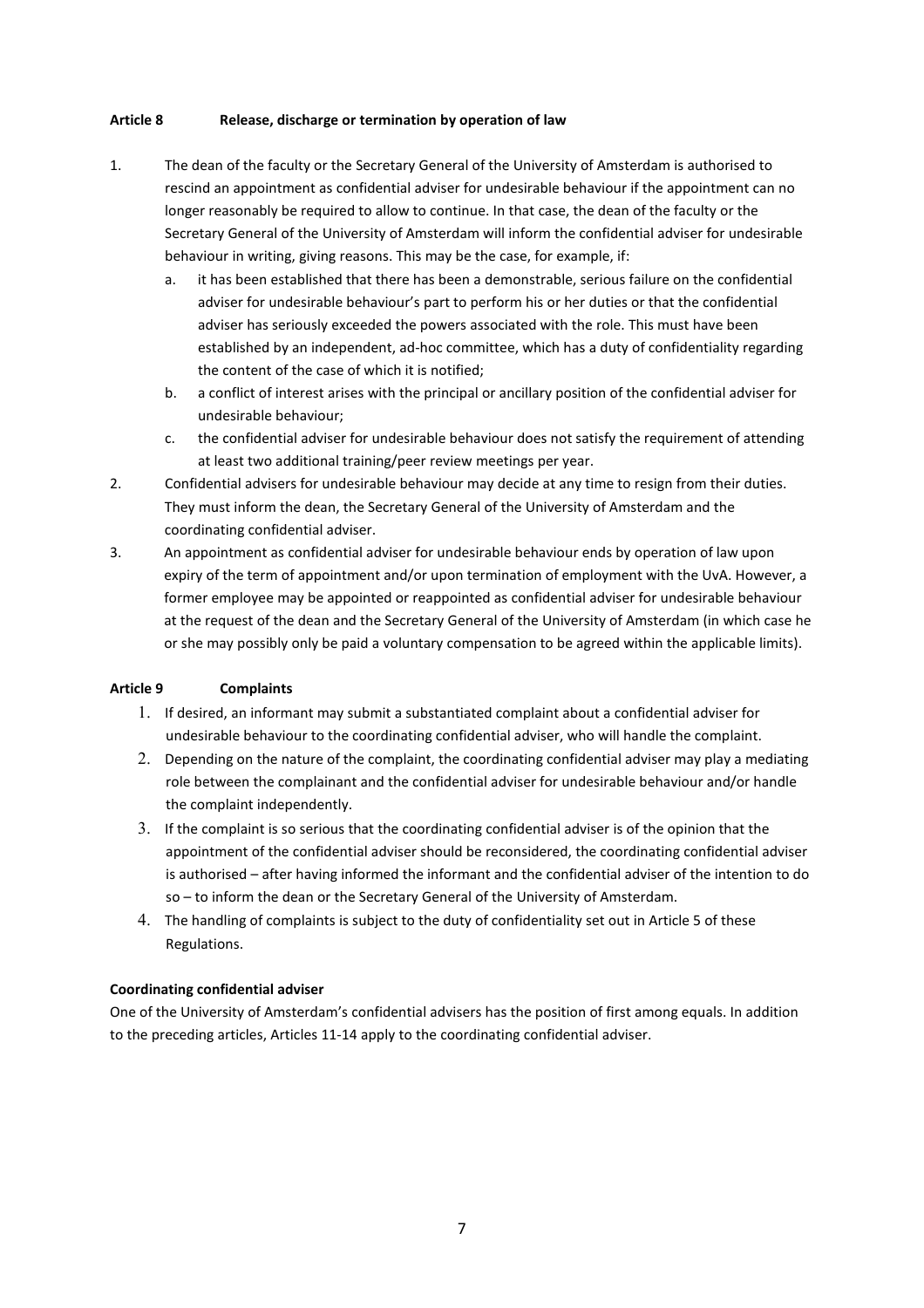## **Article 10 Recruitment, selection and appointment of the coordinating confidential adviser**

- 1. The coordinating confidential adviser is selected by means of an open recruitment procedure. In any event, the selection committee will consist of the Secretary General of the University of Amsterdam, a dean and one of the UvA's confidential advisers for undesirable behaviour. The central representative advisory councils will be heard.
- 2. The coordinating confidential adviser is appointed by the Executive Board on an employment contract for 0.8 fte.

## **Article 11 Position and role clarification**

- 1. The position of coordinating confidential adviser is incompatible with any other position at and any other activity in the service of the University of Amsterdam.
- 2. The coordinating confidential adviser is not subordinate to any body in the performance of his or her duties.
- 3. The Executive Board may discharge the coordinating confidential adviser of his or her duties at his or her own request, or if any action or lack thereof on the part of the coordinating confidential adviser leads to a serious undermining of trust in him or her.
- 4. Each year, the Executive Board, the Secretary General of the University and the coordinating confidential adviser have a meeting in which the activities of the coordinating confidential adviser are discussed and evaluated.

# **Article 12 Duties**

The coordinating confidential adviser is also a confidential adviser for undesirable behaviour and is therefore bound by these Regulations. In addition, the coordinating confidential adviser has a number of additional duties. The coordinating confidential adviser:

- 1. acts as a sparring partner for the other confidential advisers for undesirable behaviour;
- 2. monitors the independent position of the confidential advisers for undesirable behaviour in the faculties/central units and ensures that the confidential advisers receive sufficient facilities to perform their role;
- 3. safeguards the quality of the confidential advisers for undesirable behaviour (through recruitment and selection, training and peer review) and ensures that they comply with the requirements of these Regulations;
- 4. ensures that the burden of duties per confidential adviser does not become too high;
- 5. handles complaints by informants about confidential advisers;
- 6. issues an anonymised annual overview of the nature and scope of the reports (including any trends) to the Executive Board, the Central Works Council, the Central Student Council, the deans, the Secretary General of the University of Amsterdam, the unit directors, HR Policy & Strategy, the ombudsman, the occupational health and safety service and the Complaints Committee. This annual report is also published on the UvA website. In the annual report, the coordinating confidential adviser also informs about or advises on any problems related to undesirable behaviour within the organisation;
- 7. coordinates the activities of the internal network of confidential advisers for undesirable behaviour, monitors replacements during holidays/illness, suggests reappointments, coordinates the filling of vacancies and gives an introduction to new confidential advisers;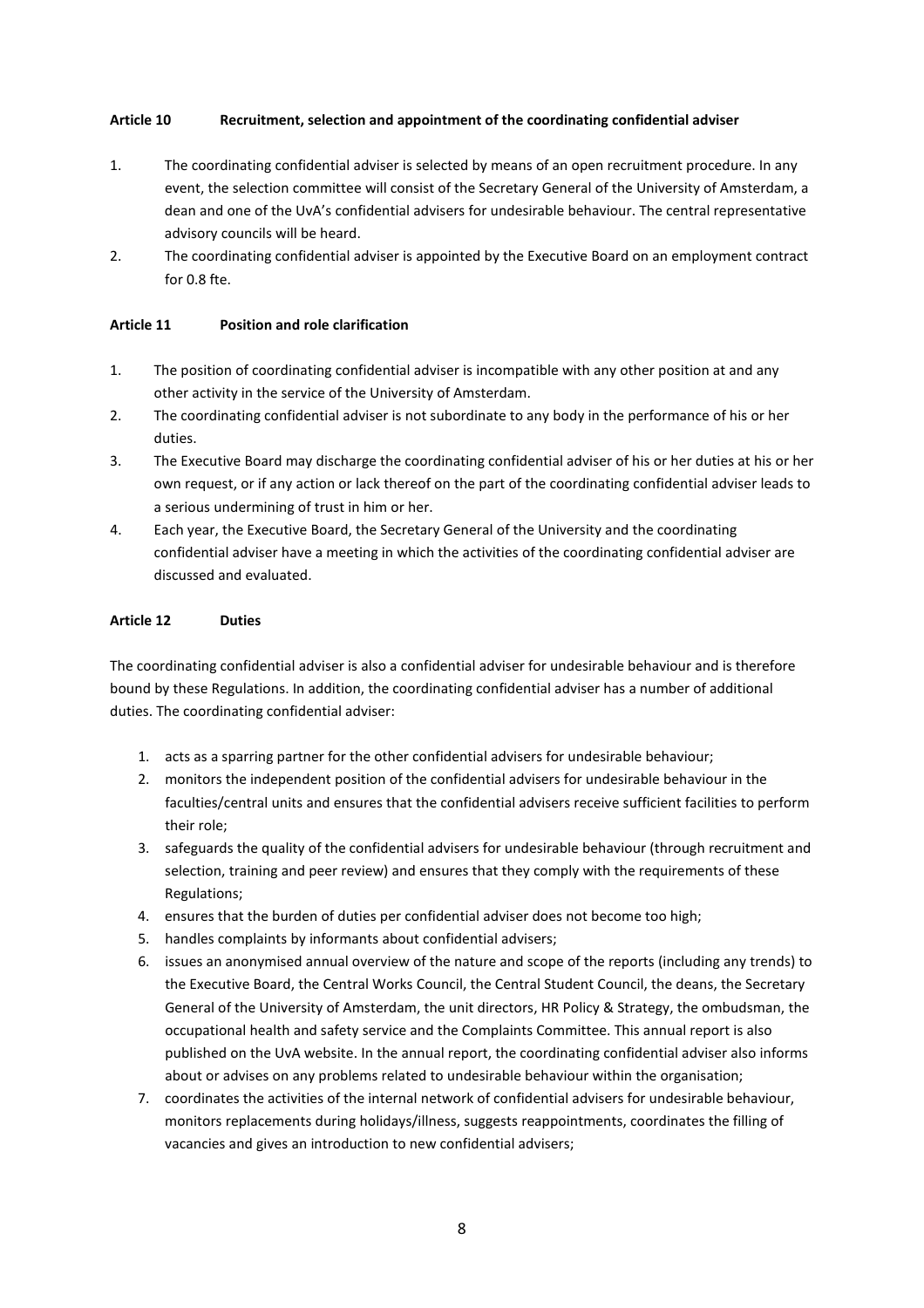- 8. organises information sessions, maintains the overview of confidential advisers on the UvA website and submits news items for the UvA newsflash;
- 9. represents the UvA in the Network for University Confidential advisers (NUVP).

## **Article 13 Facilities**

The Secretary General of the University of Amsterdam provides the coordinating confidential adviser with the facilities required for the proper performance of his or her duties.

## **Concluding provisions**

## **Article 14 Adoption of these Regulations**

These Regulations concerning the UvA's Confidential Advisers for Undesirable Behaviour were adopted by the Executive Board on October 12, 2021 and will enter into force on November 1, 2021.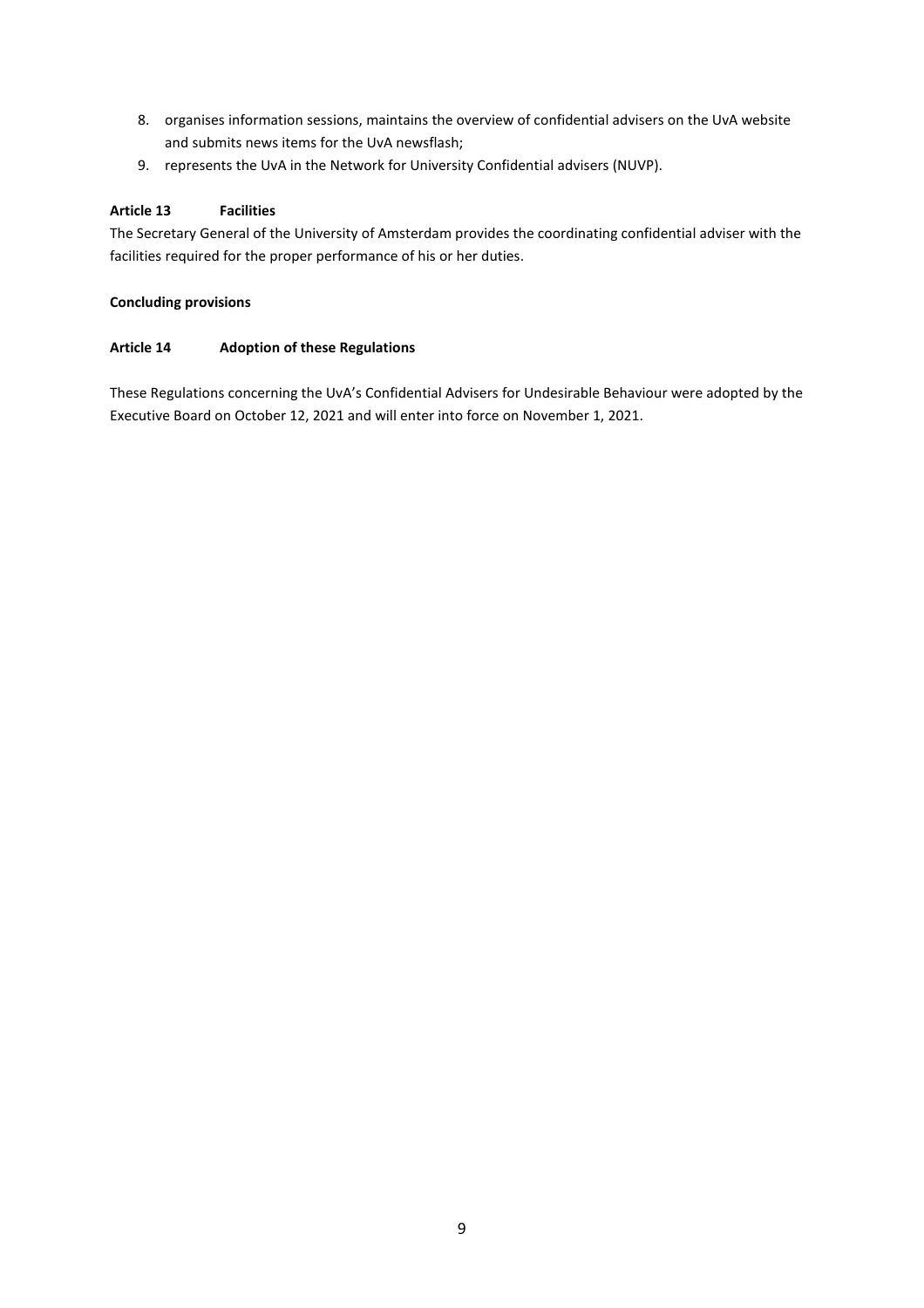# **APPENDIX 1: Code of Conduct for Confidential Advisers for Undesirable Behaviour: 'Dealing with the duty of confidentiality'[2](#page-9-0)**

- 1. Confidential advisers enter into a relationship of trust with the informant or other persons who make a report to them or with whom they come into contact. That is why confidential advisers are bound by a duty of confidentiality towards all parties regarding what they learn during the performance of their duties as confidential adviser.
- 2. Breach of this duty of confidentiality is only possible if the informant gives written consent, or if there are very urgent reasons as described in item 3 of this Appendix.
- 3. Only if the situation so requires can it be necessary or desirable to breach the duty of confidentiality without the written consent of the informant and/or the persons involved. The duty of confidentiality may only be waived if all of the following conditions have been met:
	- Every effort has been made to obtain the consent of the informant and/or the persons involved.
	- The confidential adviser for undesirable behaviour has suffered a crisis of conscience on account of his or her duty of confidentiality.
	- It is almost certain that upholding the duty of confidentiality will lead to identifiable and serious damage and/or danger for the informant and/or the persons involved or third parties.
	- The confidential adviser for undesirable behaviour is almost certain that the breach of the duty of confidentiality will significantly prevent or limit damage to the informant and/or the persons involved or third parties.
- 4. If such a situation occurs, the confidential adviser will first discuss the reasons for breaching the duty of confidentiality with the coordinating confidential adviser. If the coordinating confidential adviser considers this necessary, he/she will inform the Secretary General of the University of Amsterdam. If breaching the duty of confidentiality is urgent, the Secretary General of the University of Amsterdam will be informed afterwards. The confidential adviser will inform the informant of his or her intention to breach the duty of confidentiality before actually doing so, unless this is impossible due to the aforementioned situation and/or need for urgency.
- 5. If the breach of the duty of confidentiality makes this necessary, the confidential adviser for undesirable behaviour will immediately refer the persons involved to another confidential adviser for undesirable behaviour or body upon their request.

<span id="page-9-0"></span>**<sup>2</sup>** Based on the Ministry of Social Affairs and Employment publication (2019) *Leidraad voor het positioneren en functioneren van vertrouwenspersonen ongewenste omgangsvormen op het werk* (Guideline for the position and functioning of confidential advisers for undesirable behaviour at work).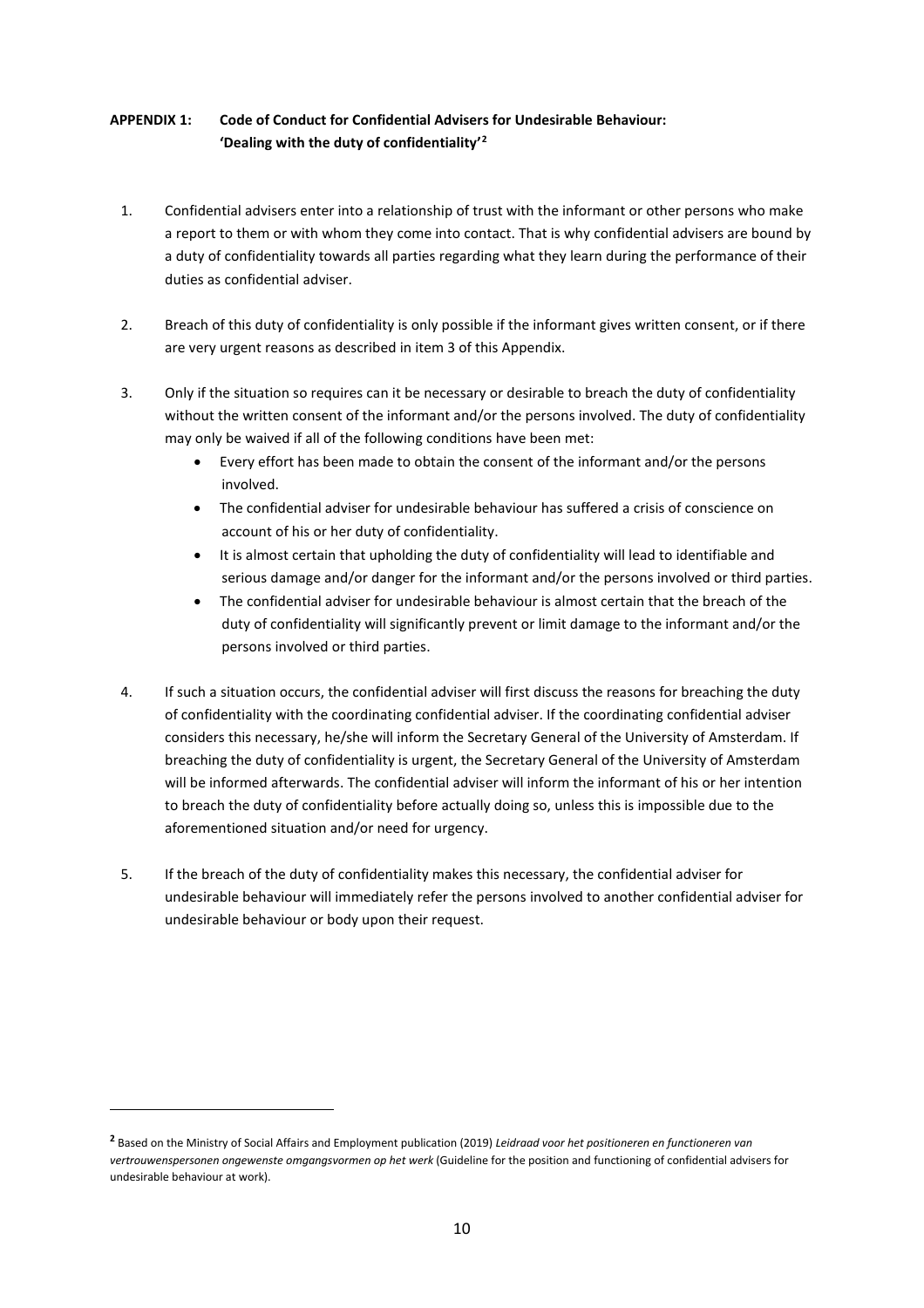# **APPENDIX 2: Job requirements for the confidential advisers for undesirable behaviour and the coordinating confidential adviser**

## **Job requirements for the confidential advisers for undesirable behaviour**

The following job profile applies to the confidential advisers for undesirable behaviour. Confidential advisers for undesirable behaviour:

- have completed, or are prepared to complete, a training course for confidential advisers for undesirable behaviour recognised by the University of Amsterdam and has thus gained an insight into the psychological, legal and organisational aspects of the role;
- have a sufficiently good command of the Dutch and English language;
- attend at least two additional training/peer review meetings for confidential advisers for undesirable behaviour per year;
- are aware of the internal structure, culture and the regulations relevant to the position within the organisation.

In addition, confidential advisers for undesirable behaviour possess:

- empathy;
- communication skills (particularly active listening);
- a sense of organisational relationships/interests;
- analytical skills (e.g. the ability to oversee alternative action and its outcomes);
- the ability to reflect (on their own behaviour and that of others);
- integrity (e.g. as evidenced by the ability to deal with the duty of confidentiality);
- the ability to maintain professional distance from the informant and the informant's problem.

# **Job requirements for the coordinating confidential adviser**

The following job profile applies to the coordinating confidential adviser. The coordinating confidential adviser:

- has gained experience as a confidential adviser for undesirable behaviour within or outside the UvA (preferably at least two years and within a university context);
- is a National Association of Confidential Advisers (LVV) certified confidential adviser and included in the register of confidential advisers;
- keeps track of relevant developments in the field, reads relevant literature and participates in important additional training/symposia/conferences (at least three per year, in addition to internal peer review/additional training);
- is able to advise on and contribute to updating and maintaining policy in the areas of desirable behaviour, equal treatment, working conditions and/or studying conditions.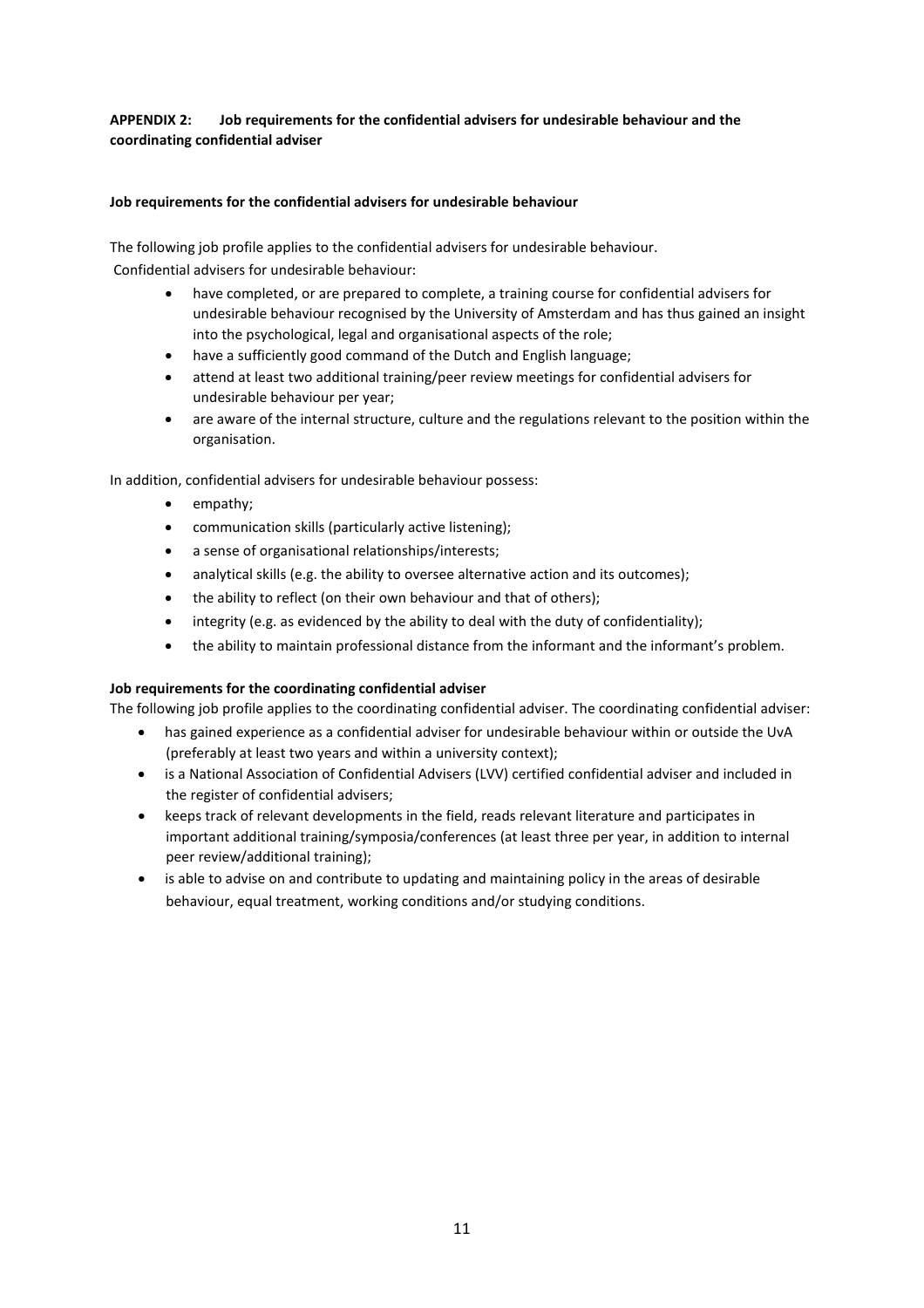# **Regulations concerning the UvA's Confidential Advisers for Undesirable Behaviour 2021 – explanatory notes**

The Regulations concerning the Confidential Adviser for UvA Employees have been amended on the basis of changes in legislation and regulations, the guidelines of the LVV and current practice at the UvA. A large number of textual changes have been made to the Regulations and certain items have been clarified. These explanatory notes discuss the more far-reaching changes in more detail.

## **Job title**

A general change concerns the modification of the job title in line with LVV terminology.

This means that we use the term 'confidential adviser for undesirable behaviour', rather than plain 'confidential adviser'. A substantive argument for this change is that confidential advisers for undesirable behaviour deal with specific behaviour only and that staff and students cannot report other concerns to them. Examples include reports about scientific integrity. This is why, among others, the confidential advisers for scientific integrity and the confidential adviser on individual legal status are not bound by these Regulations.

#### **Definition of undesirable behaviour**

The definition of undesirable behaviour has been changed in line with the statutory definition as used in the Explanatory Memorandum to the Dutch Working Conditions Act and the Code of Conduct of the University of Amsterdam. Informants can turn to the confidential advisers for undesirable behaviour to report sexual harassment, aggression and violence, bullying and discrimination. In order to avoid common misunderstandings, it has been clarified that intimidation falls into the category of aggression and violence and unwanted sexual advances are a form of sexual harassment. Undesirable behaviour can also take place in the context of career development and may relate to so-called career obstruction.

# **Article 1 Recruitment, selection and appointment**

The old Regulations did not include a fixed number of hours for performing the duties of a confidential adviser. The UvA has approximately 20 confidential advisers who perform this role while in their regular position. The number of reports to the confidential advisers is not equally divided across the group. This means that a number of confidential advisers receive no or almost no reports, while others receive multiple reports. Moreover, it cannot be estimated in advance when reports will be received. As a starting point, we currently apply a guideline of 30 hours a year. The increased focus on social safety has led to an increase in the number of reports. The new Regulations therefore specify a minimum of 60 hours a year. This also includes the time required for training and peer review.

#### **Article 2 Position and role clarification**

The new Regulations clarify that confidential advisers for undesirable behaviour act independently of line management. In order to avoid false expectations, the significance of the partiality inherent in the role of confidential adviser is also described.

#### **Article 3 Duties**

The list of duties has been clarified and expanded in line with LVV guidelines and UvA practice. The new Regulations specifically describe what role confidential advisers can play in reporting undesirable behaviour to line management. This includes reporting undesirable behaviour at the request of the informant and reporting problems regarding social safety in policy and practice of their own accord.